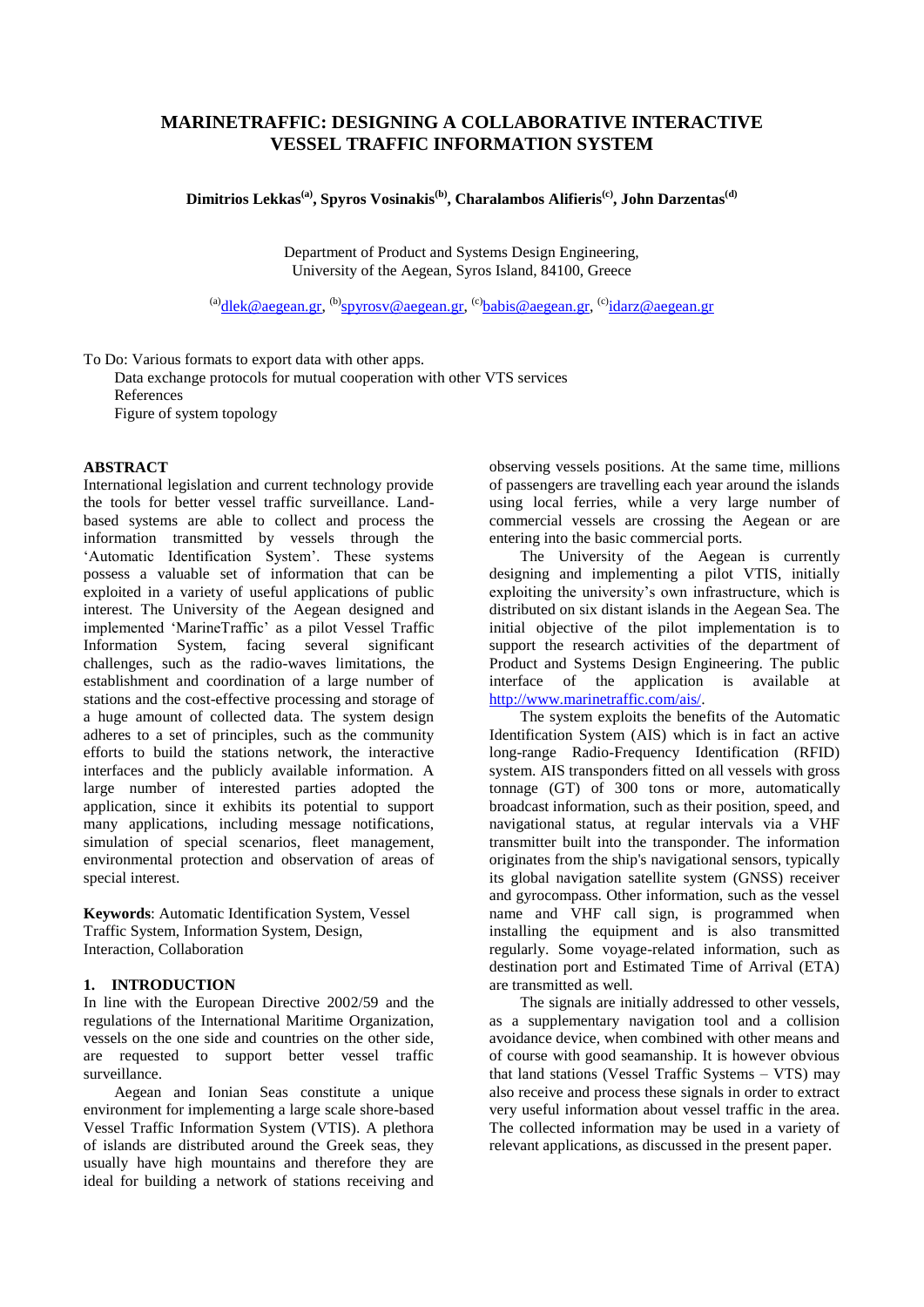# **2. BACKGROUND**

# **2.1. Existing Technology and Limitations**

In recognition of the requirement for reporting vessels positions, the AIS Technical Standards (ITU-R M.1371- 1) describe the functional specifications for Ship-borne Mobile Equipment that performs the necessary functions. The AIS equipment is categorized in two different classes: Class A equipment complies with the IMO AIS carriage requirement while the Class B provides capabilities for smaller vessels, not necessarily fully compliant with IMO requirements, but fully compliant with AIS technical standards.

The ITU-R Recommendation M.1371-1 describes the Class A AIS device as "Shipborne mobile equipment intended for vessels meeting the requirements of IMO AIS carriage requirement, and is described above". Class B devices are based on the same technical principles. The main differences from Class A devices are that a) the position reporting rate is slower, b) navigational status is not transmitted, c) the informational fields transmitted are restricted. It is obvious that Class B transponders are designed for "less critical" applications, giving priority to the information transmitted by larger vessels (Class A fitted).

Although AIS has the potential to greatly enhance Vessel Traffic operations, the system has several limitations or potential drawbacks. As a result, a VTS cannot rely solely on AIS data for critical applications related to the safety of navigation. However, this data have a great value for applications of informational nature or applications related to the protection of the environment, to fleet management, port operations, alerting, etc. Some significant limitations follow:

- A Vessel Traffic Information System based on AIS data provides a very 'attractive' picture of vessel traffic. An operator of the VTIS may solely rely on this picture, neglecting to observe additional sources, something that may lead to a dangerous situation. AIS provides only a partial picture of vessels positions, since not all vessels are equipped with AIS transponders or transmission may be weak or erroneous.
- AIS is subject to the problems of VHF-FM radio-wave transmission and propagation, such as interference, distortion and problems caused by physical obstacles in land areas.
- AIS transmission may reach its capacity limits in crowded areas, giving priority to the closest vessels. Again, a VTIS would only receive a partial picture of vessel positions and movements.

#### **2.2. Legal Framework**

The international standards and regulations related to vessel traffic surveillance were developed by cooperating international bodies such as IALA

(International Association of Marine Aids to Navigation and Lighthouse Authorities), IMO (International Maritime Organization) providing regulatory directions and ITU (International Telecommunications Union) providing technical standards. The practical implementation has been speed up by revision of SOLAS Convention in 2001, Copenhagen Declaration 2001, EU Directive 2002/59 and the EMSA (European Maritime Safety Agency).

Especially in the European Union, in addition to initiatives being taken at national level, EU Directive 2002/59 has been set in place, aiming at the establishment of a Community vessel traffic monitoring and information system. The purpose of this initiative is to ensure that ships in EU waters, and their cargoes, are monitored more effectively than in the past, and that there is a more consistent approach across all EU sea areas. The Directive requires Member States and the Commission to co-operate to establish computerized data exchange systems and to develop the necessary infrastructure. In this direction, data collected by VTIS on a national level, can be distributed in various formats to other interested parties. The combination of data will enable the long-range observation of seas and it will dramatically increase the surveillance capabilities of European countries.

Concerns have been expressed by the IMO in respect to publishing the vessels positions information through public web sites. The concern has to do with the possible consequences on the safety of vessels. It is clear however, that web-based applications are addressed to the public for informational and statistical purposes and they cannot be used for navigation purposes neither for critical safety applications.

Publishing personal or sensitive information is another issue to pay attention to. AIS data does not fall into this case. Vessel"s identity and position information are transmitted through open public frequencies and are addressed to anyone possessing a relevant receiver. Additionally, vessels equipped with Class A transponders belong to the public transportation (either commercial or passenger) and do not transmit any kind of personal information. Private vessels equipped with Class B transponders may switch off their device in case they wish to maintain their privacy. The captain of any vessel has also the right to switch off its AIS unit, in case the vessel is sailing in areas subject to piracy and other criminal actions.

# **3. SYSTEM DESIGN**

# **3.1. Basic Principles**

The system design is based on an innovative open and collaborative approach and it adheres to the following principles:

 *The growth of the station network is based on community efforts*. The coverage of large areas is based on terrestrial VHF stations. That means that a large number of stations are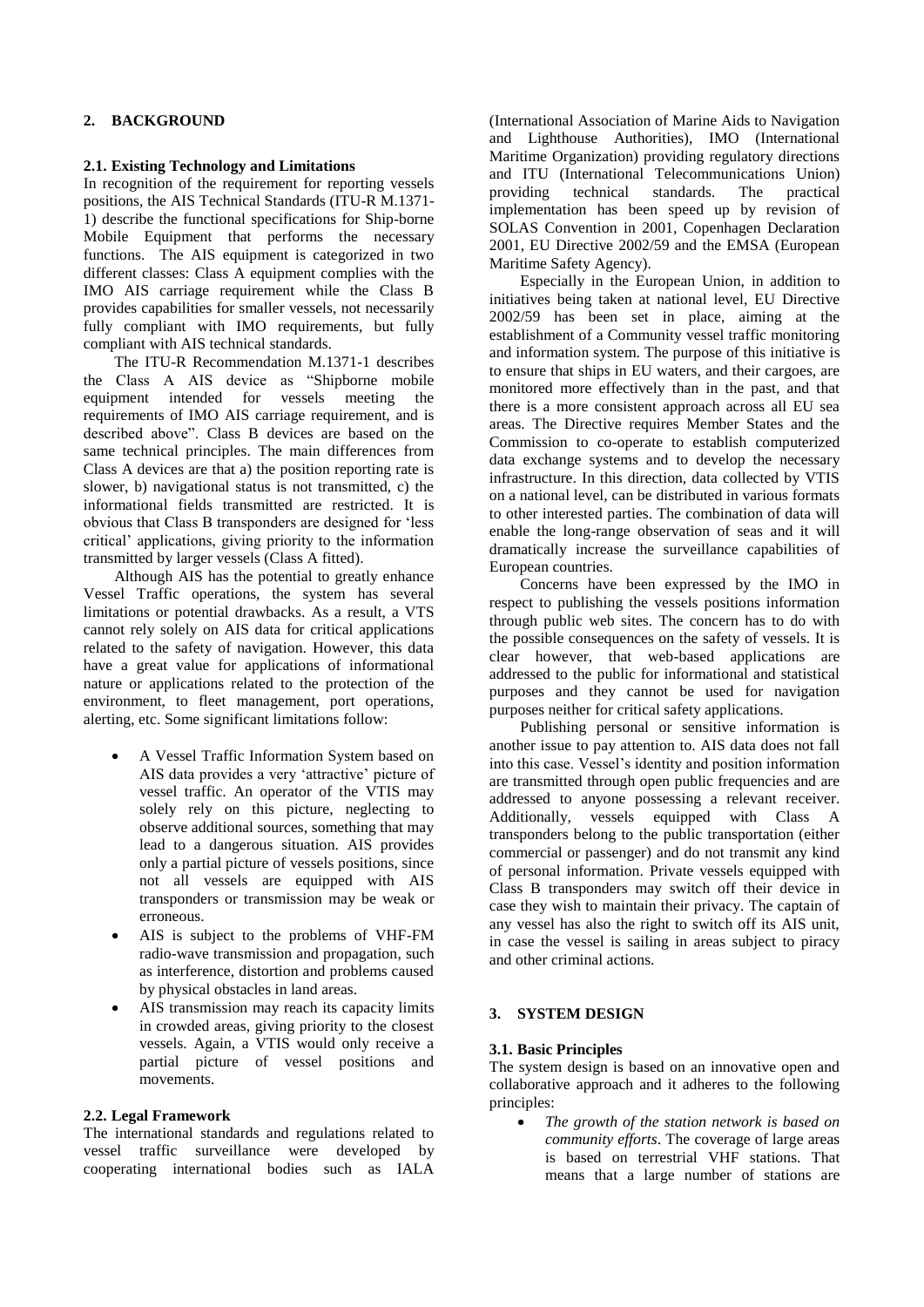necessary to adequately have a good picture of vessel traffic. The community-based model is cost-effective, while it results in quick expansion and in a high level of coverage redundancy.

- *The user interface is highly interactive*. The information related to vessel identities and movements is given interactively to the enduser by means of visual, textual and acoustic tools, supporting the accessibility through an open web-based application, without the need for additional software.
- *Data collected are convertible and sharable with various interested parties.* The information collected is of interest to port authorities, European agencies, research institutes, content providers, shipping companies and other interested parties. Data are shared toward various destinations, using persistent formats and protocols, such as XML and Web Services.
- *Information is publicly available and not commercially exploited*. The project uses the resources of the University, the contribution of the community and the financial support of sponsors, in order to design, deploy and

support the necessary information and communication infrastructure.

 *Mutual data exchange with other Vessel Traffic Information Systems* must be supported in order to have a complete picture of marine traffic around European coasts*.* This objective can be fulfilled by supporting multiple data exchange protocols based on international standards, such as XML, TCP/IP raw data transmission and Web Services.

A generic picture of the above design principles is given in Figure 1 below. Internet is the main communication tool for all involved parties, taking of course the necessary security measures whenever this is necessary. All involved parties are depicted here: The network of AIS receivers covering different or overlapping areas; the central premises hosting the database, the data collection software and the web applications; other VTS networks mutually exchanging data; other applications receiving data feed in various formats; and finally the end-users consuming the services through the web or through mobile devices.



*Figure 1:* Generic Topology of VTMIS and peripheral equipment and applications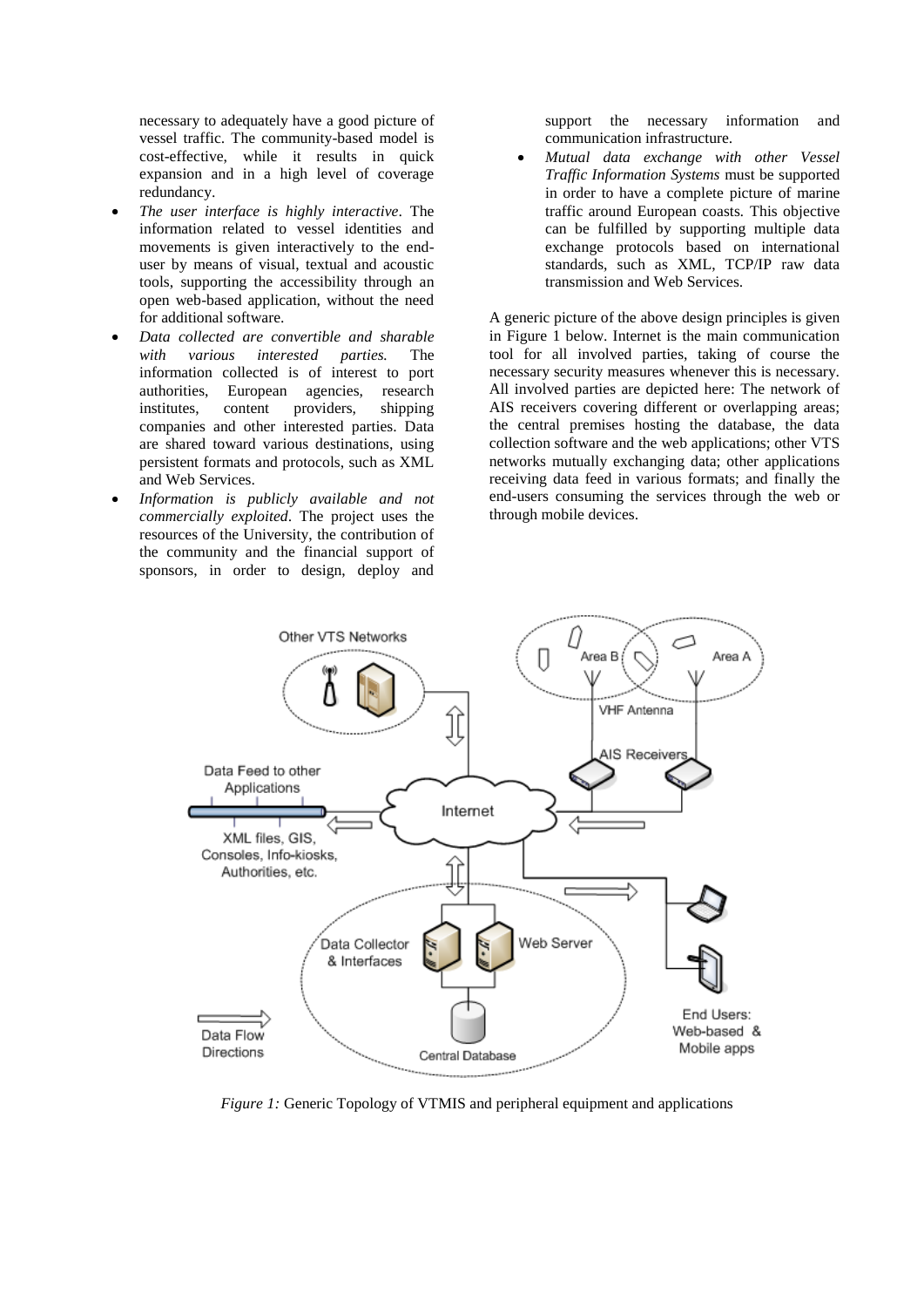### **3.2. User Requirements**

A brief list of generic user requirements follows, as collected by system designers, citizens, shipping professionals, national authorities, central system administration and other interested parties:

- *Openness and Availability*: Information must be open and available to the public, without constraints, in various visual and textual formats.
- *Data diversity and distribution*: Collected data must be accessible by different heterogeneous parties, in different standard formats, meeting the needs of a variety of applications.
- *Connectivity*: Network connectivity between central facilities and data collectors (receiving stations) must be IP-based in order to support the efforts of the community of individuals. Web services will be supported whenever a strict security policy applies.
- *Efficient processing and storage*: The amount of collected data is expected to grow enormously as the system expands to cover additional sea areas. Data collection, processing, storage and retrieval must be optimized at the best possible level, in order to support heavy vessel traffic, heavy application usage and long back-track of historical data.
- *Alerting*: One of the most useful features that will enhance the benefits of the system is the provision of alerts of various types (arrivals, ETAs, vessel appearance, points of interest and surveillance etc.), through various channels (voice gates, web, email, sms, etc.)
- *Interactive and friendly interfaces*: Interested parties must have a dynamic web-base or mobile environment in order to fully exploit the capabilities of the system. Server side scripting, dynamic map APIs, AJAX (Asynchronous JavaScript and XML) at the front-end or flash technologies are some of the tools to be used towards this objective.
- *Collaboration*: The nature of this system is collaborative. Data collection on the one side (installing remote distributed receiving stations) and data enrichment on the other side (additional information uploaded by users) are necessary to build such a network of stations. Even the vessels crew are part of this community, since they upload their data through their AIS units.

#### **3.3. Challenges**

A wide area VTIS which publishes the collected information through the web or through other channels, has to face several challenges. A list of challenges, which will be further analyzed in the full paper, follows:

 *Morphology of Terrain*. Covering seas around island and continental areas, especially in Greece, poses several problems due to mountains and other obstacles.

- *AIS Limitations*: The AIS protocol is designed to use a minimal set of data, in order to support the communication of a large number of vessels using a very restricted bandwidth. Some details are missing, while the length of existing content is very restricted.
- *Coordination of a large network of stations*
- *Combination with other sources* of data, in order to forecast port arrivals and other moves
- *Inconsistencies in transmitted data*, such as: Erroneous or obsolete content entered by crew, Errors in positioning details, Participation of boats (smaller boats or boats navigating in closed waters do not carry AIS transponders)
- *A cost-effective processing and storage* of a large amount of data, in order to preserve the history of vessels traffic for long periods.

## **4. IMPLEMENTATION**

#### **4.1. A Community-based system to build infrastructure and collect data**

High cost in building base stations, in providing data lines and especially in supporting the infrastructure in remote isolated locations, pose significant difficulties in establishing a large network of stations. On the other hand a VTIS has no value unless vessels can be monitored in long-range itineraries. Additionally, base stations must cover overlapping areas, in order to provide the necessary redundancy.

Deploying and supporting tens or hundreds of base stations would require a substantial investment in money, time and human resources. MarineTraffic would never come alive, unless we kept the system open and we called any interested party to participate, by just installing an antenna and using any existing Internet connection. This approach shows great success until now. We recorded a very high interest from people wishing to support their area in vessel monitoring, from professionals, from authorities and from radio-amateurs just wishing to experiment with equipment, antennas and radio-frequency reception.

In return, the public site acknowledges the participation of third parties, while the participants feel the power of a large-scale social network, combining a huge amount of data. The system is also open to the public to upload additional information, such as vessels' and ports' photographs. The University of the Aegean hosts and supports the central facilities to collect process and publish the data and it provides technical support for the remote sites sharing their data.

# **4.2. An Interactive web-based Interface**

One of the major objectives of the project is to provide an attractive interactive and accessible web-based interface, supporting the usability for every interested party. The public website combines the Asynchronous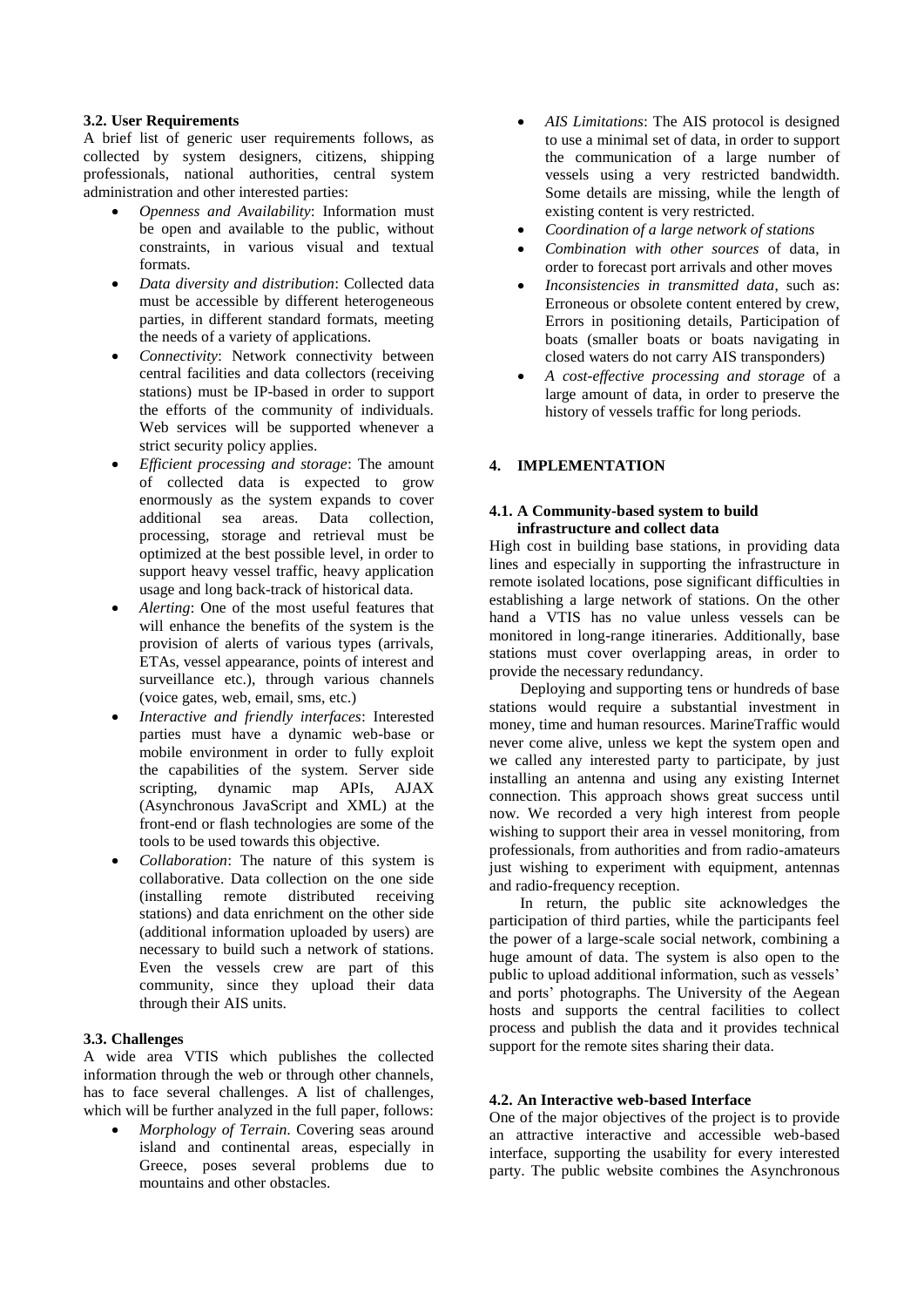JavaScript and XML (AJAX) technology with a wide range of optical, textual and sound content and exploits the Maps API provided by Google at no cost for noncommercial applications.

The interactive environment has been designed so as to support a variety of usages, depending on the potential users and their needs. Local authorities may wish to monitor vessel traffic in a specific port in real time. Passengers usually want to have an estimation of the arrival time of a ship, or even better to be alerted when their ship is approaching the port. Furthermore, they may wish to observe the weather conditions during their trip, as well as the route that their ship will be following. Finally, a ship owner company may be interested in tracking the exact position of their ships at any time and in observing their route.

In order to fulfill these user needs, the web-based interface provides layered, customizable information presentation and a number of functions that aim to assist users in navigating the map and viewing the required information. Concerning map navigation, the environment allows users to track the position of a specific ship by selecting it from a list of all ships that have been identified and inserted in the database, and to focus on a specific port from the list of all major ports in the Aegean Sea. Concerning information presentation, users can adjust the layers of information that they wish to be displayed on the map, such as specific vessel types, ports and vessel names. Furthermore, by selecting a specific vessel, users can view vessel details, such as name, flag, dimensions, etc. and they can also visualize its route on the map.

Besides the map visualizations, the system provides an additional number of useful services. For any given port, it presents a list of ships that have been recently arrived and of those that are expected to arrive along with their estimated time of arrival. It also provides statistical data on arrivals, departures and distribution of vessel types. Finally, it can generate sound alerts and send e-mails to the interested users concerning vessel arrivals and departures and estimated times.



*Figure 2:* The Interactive web-based environment

#### **4.3. Technical Solution**

Each one of the base stations transmits the received raw AIS data directly to a central server, through any Internet connection. No data processing takes place at the station side, in order to avoid extra overhead and software maintenance. The bandwidth requirements are very low. Even in areas crowded by vessels, the bandwidth consumption is estimated at no more than 10 Kbits/second due to the intrinsic design of AIS data transmission protocol which has to support more than one thousand vessels in a restricted area, transmitting data within a very narrow time-span.

At the server side (Database) the collected raw data is decoded into structured information i.e. position, identity and voyage-related records. A data 'clean-up' is necessary at the first stage of the processing, since:

- Duplicate data may be received by different station in overlapping areas
- Amount of data is huge, since a moving vessel may transmit its position information several times a minute and hundreds of vessels may appear within the system"s range at each time.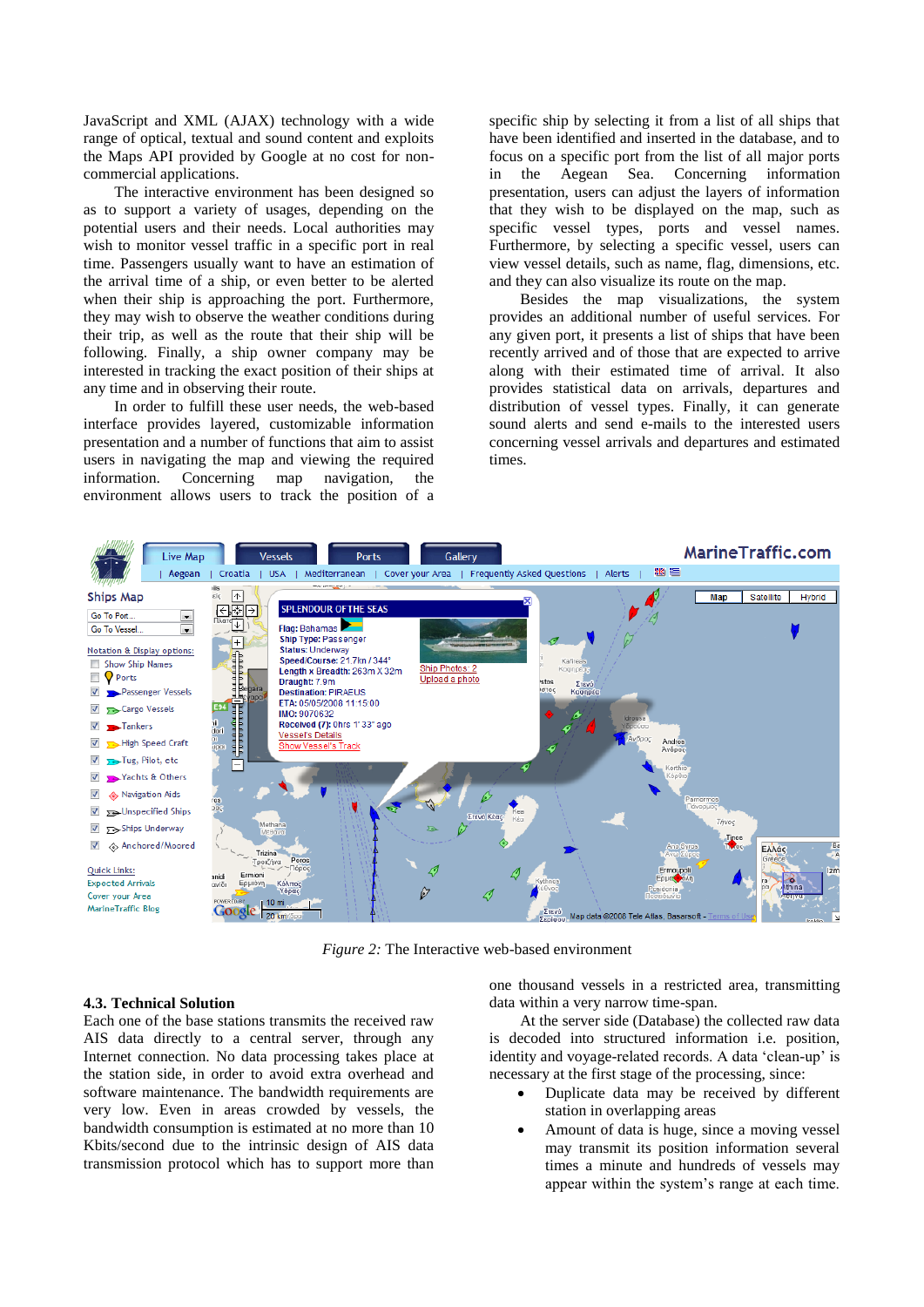The processing software ignores records received sooner than one minute for the same vessel. The one-minute interval is adequate for this application, since it is designed for informational and not for navigation safety reasons

 Erroneous data are often received, due to GPS glitches or, rarely, due to erroneous AIS data encoding and transmission. Detection of erroneous data is based on heuristic methods, i.e. based on logical checks and on the comparison with other existing information and previously recorded positions.

A second server (Listener) provides the connectivity and the interfaces to open networks, for both collecting and presenting previously stored data.

# **5. ADDITIONAL APPLICATIONS AND RESEARCH AREAS**

## **5.1. Simulation**

The massive collection of vessel position data can be analyzed and used as input in simulation models in order to conduct research concerning traffic and safety in the Aegean Sea. Mainly, we are planning to develop an interactive analysis and simulation environment, which will process past ship routes stored in the database and acquire critical information. The system is an early design stage and the expected functionality is the following:

- *Detection of dangerous waterways*: based on the traffic analysis of the recorded ship routes and the average weather conditions, the system may estimate places considered dangerous using a number of metrics, such as: high traffic, frequent storms, difficult to access, etc.
- *Detection of congestions and delays in ports*: being a country with high tourism, congestions and delays have been noticed in popular ports of Greece, especially during high-traffic seasons (July - August). The system may detect and perform statistical analysis of such occurrences, in order to assist experts in proposing solutions.
- *Simulation of what-if scenarios*: using hypothetical scenarios, such as an oil leak or emergency evacuation of a ship, in userdefined position and time of the year in the Aegean Sea, the system may estimate the availability of nearby ships and the time needed to approach the emergency area.
- *Simulation of alternative ship routes*: the system may allow an interactive modification of ship routes in order to propose alternative scenarios aiming to minimize sea danger and to avoid port congestions..

# **5.2. Alerting**

Several categories of alerts or notifications may be generated and distributed through various channels (e.g. email, visual and sound notification through web-pages, SMS to mobile devices, interactive TV, voice gates). The generated alerts fit into one of the following categories:

- *Position alerts*: Sent whenever a vessel arrives/departs in/from a port, whenever it reaches a specific waypoint or whenever it goes in or out of the range of the system.
- *Estimation alerts*: Sent periodically, whenever a prediction of the time of arrival at a specific port or waypoint, is possible.
- *Special situation alerts*: Sent whenever a special, application-specific situation occurs. A special situation may include but not limited to: A vessel attempting to anchor at an area with underwater cables; a candidate vessel which is possibly the origin of a detected pollution; moving vessels in a very close proximity.

# **5.3. Fleet Management**

The provided services may be easily personalized in order to meet the special requirement of a shipping company, by providing surveillance of a specific subset of vessels. Current positions, routes, port reaches and estimated times of arrivals are valuable information for a shipping company wishing to better organize its fleet and to maximize its efficiency and cost-effectiveness.

## **5.4. Other application & research areas**

We plan to investigate the added-value that the implemented system provides to a variety of research areas. Our future work will include:

- Study of radio-waves propagation. Hundreds of vessels around a base station, distributed in large areas, provide an ideal collection of transmitters that can be observed in terms of signal quality and propagation.
- Research models on the detection of the origin of a pollution or the observation of illegal fishing and other criminal actions
- Combination of vessels itineraries with weather conditions
- Observation of areas of special interest, such as underwater cables, places with archaeological interest or environmental-sensitive areas.
- Examination of the necessary assumptions and amendments that must be made in order to exploit the collected data in more safetycritical applications.

### **6. CONCLUSIONS**

A Vessel Traffic Information System collecting vessels data through the "Automatic Identification System", which also combines this information with other